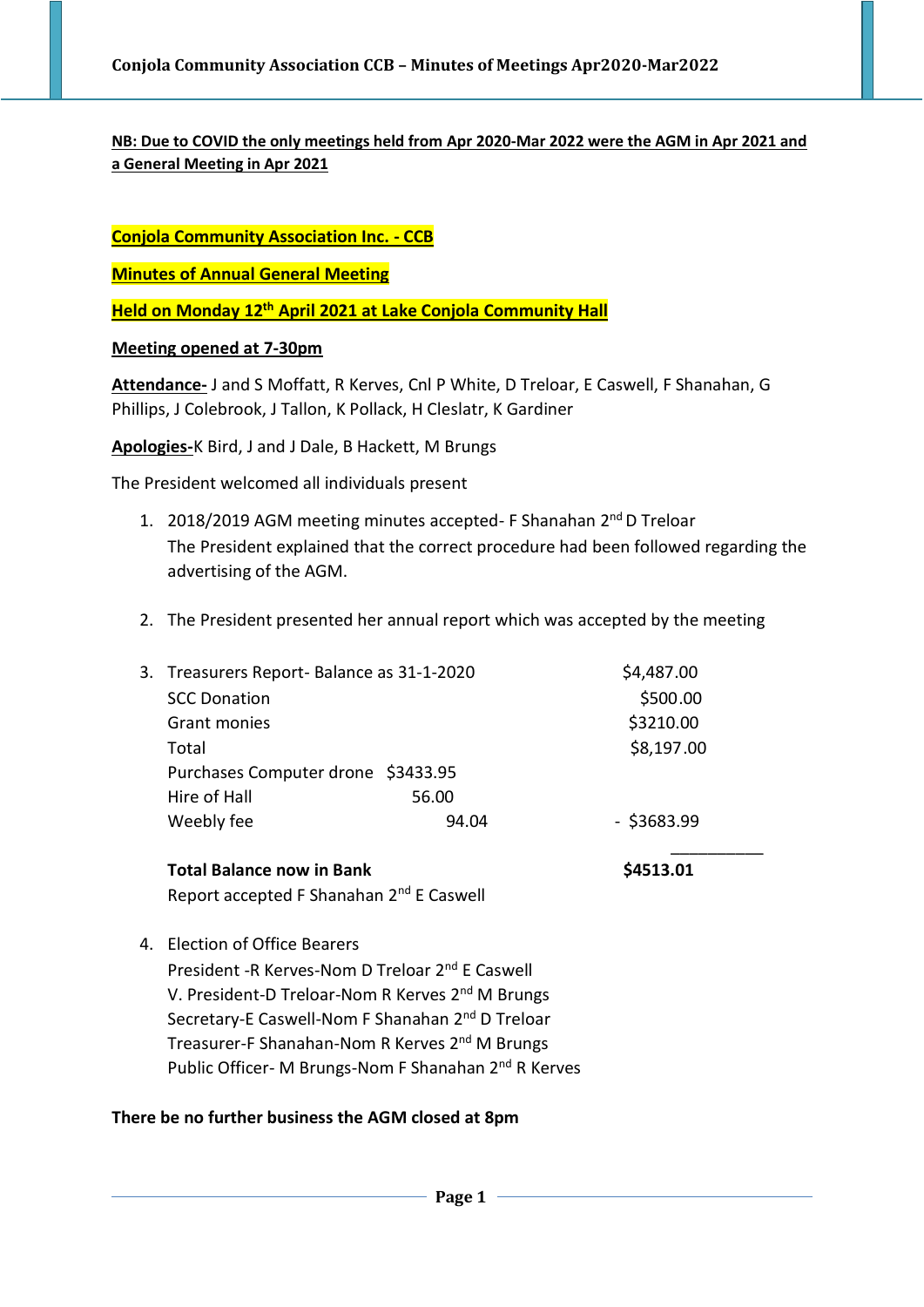**Conjola Community Association Inc General Meeting Monday April 12th 2021**

## **Meeting Opened at 8:00pm**

**Attendance-J** and S Moffatt, R Kerves, Cnl P White, D Treloar, E Caswell, F Shanahan**,**  G Phillips, J Colebrook, J Tallon, K Pollack, H Cleslatr, K Gardiner **Apologies-**K Bird, J and J Dale, B Hackett, M Brungs **Minutes from previous meeting-** Read and accepted-D Treloar 2<sup>nd</sup> F Shanahan No matters arising from the previous meeting

## **New Business:-**

- 1. **Hoylake Reserve**-Councilor White addressed the meeting regarding the Reserve and forwarded to the committee SCC information
- 2. **Cycleway**-Councilor White also forwarded the SCC information regarding the proposed path and cycle way
- 3. **Havilland Street boat ramp-** The Conjola Community Association has been advocating for years that this regional boat ramp should go ahead because there was only Killarney private boat ramp that could adequately cope with larger boats. The committee were aware that should Killarney ramp close that would create problems and now it has closed larger boats are now going to Fisherman's Paradise ramp causing problems there. The Havilland Street and Entrance Road intersection will need major road works for safety reasons. The Boat Ramp is being designed by SW Service Design. Tenders will be sent out and August 2021is hopefully the starting date. The cost is estimated to be around \$1,7m
- 4. **Coastal Management Program-** The Royal HaskoningDHV project team are currently working on data collation and compilation and we are at Stage 2 at present. Stage 3 commencing July 2021 will identify and evaluate options and Stage 4 beginning November 2021 will prepare, exhibit, finalise, certify and adopt CMP.
- 5. **Expressions of interest** were asked for in relation to forming sub committees (working groups) ie Shorebirds, Liaison and IT
- 6. **General Business**
	- a. Conjola Evacuation point-It was pointed out that the Bowling Club would be a more appropriate point as opposed to the Community Hall
	- b. A member of the committee made the meeting aware that phone lines were preventing constructing a garage on his own property
	- c. After the fire that hit Conjola area the point was made that there is even more fuel available after the varying weather conditions ie heavy rain followed by sun. Who is responsible for the clearing of the road ways and